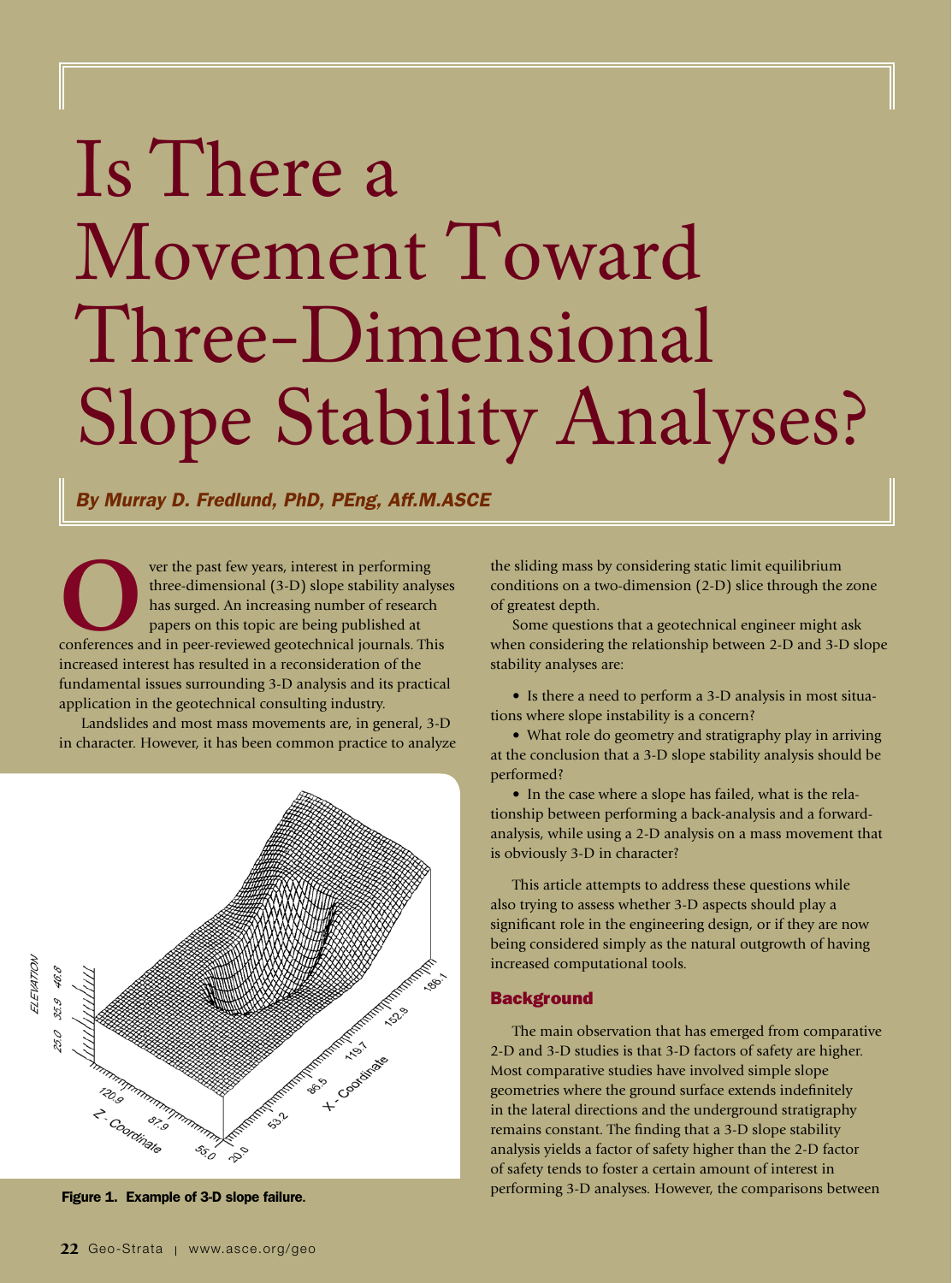2-D and 3-D slope stability analyses are not quite that simple. There are other factors related to ground surface geometry and soil conditions that need to be considered. Accounting for these other factors, a 3-D factor of safety can often be as much as 15 percent higher and occasionally up to 50 percent higher than that for a 2-D analysis.

The research literature also contains the results of many case history studies where a "back-analysis" of the failed slope has yielded a factor of safety close to 1.0, so it's hard to dispute the fact that 2-D slope stability methods have been a good tool for geotechnical engineers. The study of slope stability analyses has been "good" in the sense that engineers have been relatively successful in predicting the stability of manmade and natural slopes.

# Geometric and Stratigraphic Considerations

Figure 1 shows a typical geometric ground surface. Even when the ground surface remains constant in the lateral directions, it is well known that the slip surface takes on a 3-D shape. The 3-D sliding soil mass has lateral limits that are caused by lateral variations in stratigraphy (i.e., soil conditions) and pore water pressure conditions, in addition to variations in ground surface geometry. These lateral variations commonly come under the term "end effects" on the sliding mass.

# Back- and Forward-Analysis of Slope Stability

The back-analysis of a slope that has failed, or appears to be near to failure, is a situation commonly encountered in geotechnical engineering practice. Generally, a geotechnical investigation of the slope is undertaken with the result that the slip surface shape is identified along with the stratigraphic soil layers. Soil samples may also be collected for geotechnical laboratory testing, and the piezometric water level in the ground is typically measured. The shear strength of the soil may be measured in the laboratory, but in any case, a backanalysis is carried out on a soil mass with a defined geometry.

The actual sliding mass in the field is 3-D in shape and should be simulated using 3-D slope stability software. However, it appears that quite often the back-analysis is undertaken using a 2-D slope stability analysis. As a result, the back-calculated shear strength parameters will now be too high. In other words, the actual sliding mass is 3-D in character and should be analyzed using a 3-D slope stability analysis in order to obtain realistic shear strength parameters. Because a 3-D analysis yields a higher factor of safety than a 2-D analysis, the 2-D shear strength parameters calculated from back-analysis will likely be higher than parameters measured in the laboratory.

Let us then suppose that the 2-D back-analysis shear strength parameters are now used in a 2-D forward-type analysis. This means that the parameters being used in forward design of remedial or other measures are actually too high. While the 2-D analysis was previously viewed as being conservative when simply performing a forward-design type of analysis, the combination of performing a back**A 3-D factor of safety can often be as much as 15 percent higher and occasionally up to 50 percent higher than that for a 2-D analysis.**

analysis and a forward-analysis introduces a surprising element of unconservatism.

#### 3-D Ground Surfaces

Most comparative studies have been undertaken using what is referred to as a simple geometric shape. However, there are many manmade and natural slope conditions where the ground surface shape is either concave or convex; in these situations, the slope under consideration is an internal corner or an extruding corner. Concave and convex corners are particularly common to mining operations and require a 3-D slope stability simulation. For either of these conditions, it becomes extremely difficult to attempt to rely on a 2-D slope stability analysis for the assessment of stability. When the stability of a number of slopes with concave and convex-shaped corners is analyzed, we find the 3-D computed factors of safety to be 20 to 60 percent or greater than 2-D factors of safety. There are also situations such as bridge abutments, overpasses, and other manmade earth structures that only lend themselves to a 3-D analysis.

# Influence of Slope Steepness and Unsaturated Soil Conditions

When comparing 2-D and 3-D slope stability analyses, two other factors should be considered: slope steepness and pore pressure conditions. My colleagues and I compared the results of 2-D and a 3-D stability analysis for a simple steep slope and a simple relatively flat slope. The comparisons also assumed hydrostatic water pressure conditions above the phreatic line and either took the unsaturated shear strength into account or else neglected the negative pore water pressures.

For relatively flat slopes, the 3-D factors of safety were generally on the order of 4 to 9 percent higher than the 2-D factors of safety when negative pore water pressures were ignored. When the shear strength contribution from negative pore water pressures along with a matric suction friction angle of 15 degrees was considered, the 3-D factors of safety were 9 to 16 percent higher than the 2-D factors of safety. The difference between calculated factors of safety was slightly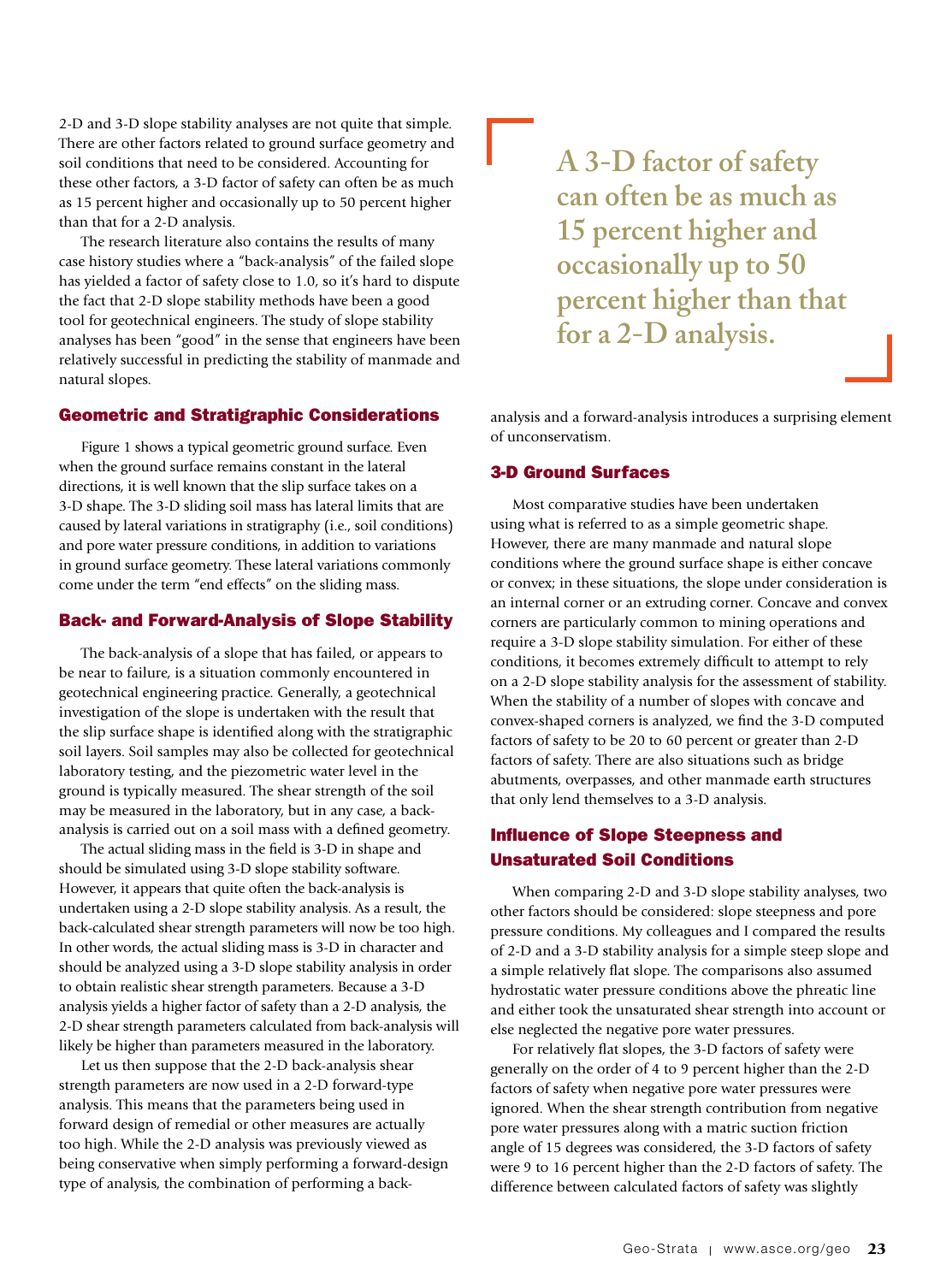

Figure 2. Example of multi-directional 3-D analysis.

greater, at 12 to 18 percent, for steep slopes when negative pore water pressures are considered. Negative pore water pressures generally exist in a portion of the soil profile above the groundwater table, and, as such, a 3-D analysis would appear to be most suitable, particularly in situations where a back-analysis is performed.

### Multi-directional Analysis

One historical limitation of the limit equilibrium method (LEM) is the ability to analyze a slope at any particular sliding direction. In the past, limit equilibrium 3-D solutions have



Figure 3. Example of open-pit analysis using the method of columns in 3-D.

been restricted to only solving problems at a single sliding direction, which is parallel to the x-axis.

The reason for this restriction in software is that all theoretical formulations of the 3-D limit equilibrium method presented in literature presume the slip direction is parallel to the x-axis of the coordinate system. This is done for the sake of convenience, as the theoretical formulations in 3-D for any arbitrary direction become complicated. However, more and more geotechnical engineers are building models in 3-D coordinate systems and subsequently are interested in analyzing slips at a variety of directions. Therefore, a comprehensive research and development project was undertaken which aimed at extending the existing abilities of the limit equilibrium

method so that any slip direction could be analyzed in a 3-D problem. The research program was a success and has resulted in the ability to analyze slips in any direction (see Lu et al., 2013; *Proceedings, 18th ISSMGE*, pp. 759-761).

An example of a situation that lends itself to a multidirectional analysis is the development of a bluff at the edge of a city. When structural loads are placed at the top of the bluff, the prominent sliding direction may not be readily obvious. This is the case in the example shown in Figure 2. In this case, a distributed load can be placed at the top of the slope representing the placement of a proposed building. Subsequently, the direction of a number of potential failure directions can be evaluated and the most critical failure surface determined. This is particularly useful where the geology at the site is not regular and may influence the direction of sliding. Therefore, this greatly simplifies the analysis of setback distances and potential volumes of slides that may happen on a bluff overlooking a city.

#### The Path Forward

It is important to learn more about the theoretical and analytical relationship between 2-D and 3-D slope stability analyses. Geotechnical engineers must be careful about taking advantage of higher 3-D factors of safety when the wealth of practical experience has been based on 2-D analyses. At the same time, there are situations where a 2-D analysis is far from reality. Also, there are limitations associated with 3-D limit equilibrium analyses. It is important, for example, to take into consideration multiple directions of movement of the sliding mass. While these may not be serious limitations, further studies are valuable.

The increased abilities of software in this area have led to more advanced analyses that consider 3-D geometric, stratigraphic, and hydrogeologic regimes. Analyses of open pits (Figure 3) and complex 3-D earth structures (Figure 4) are now possible.